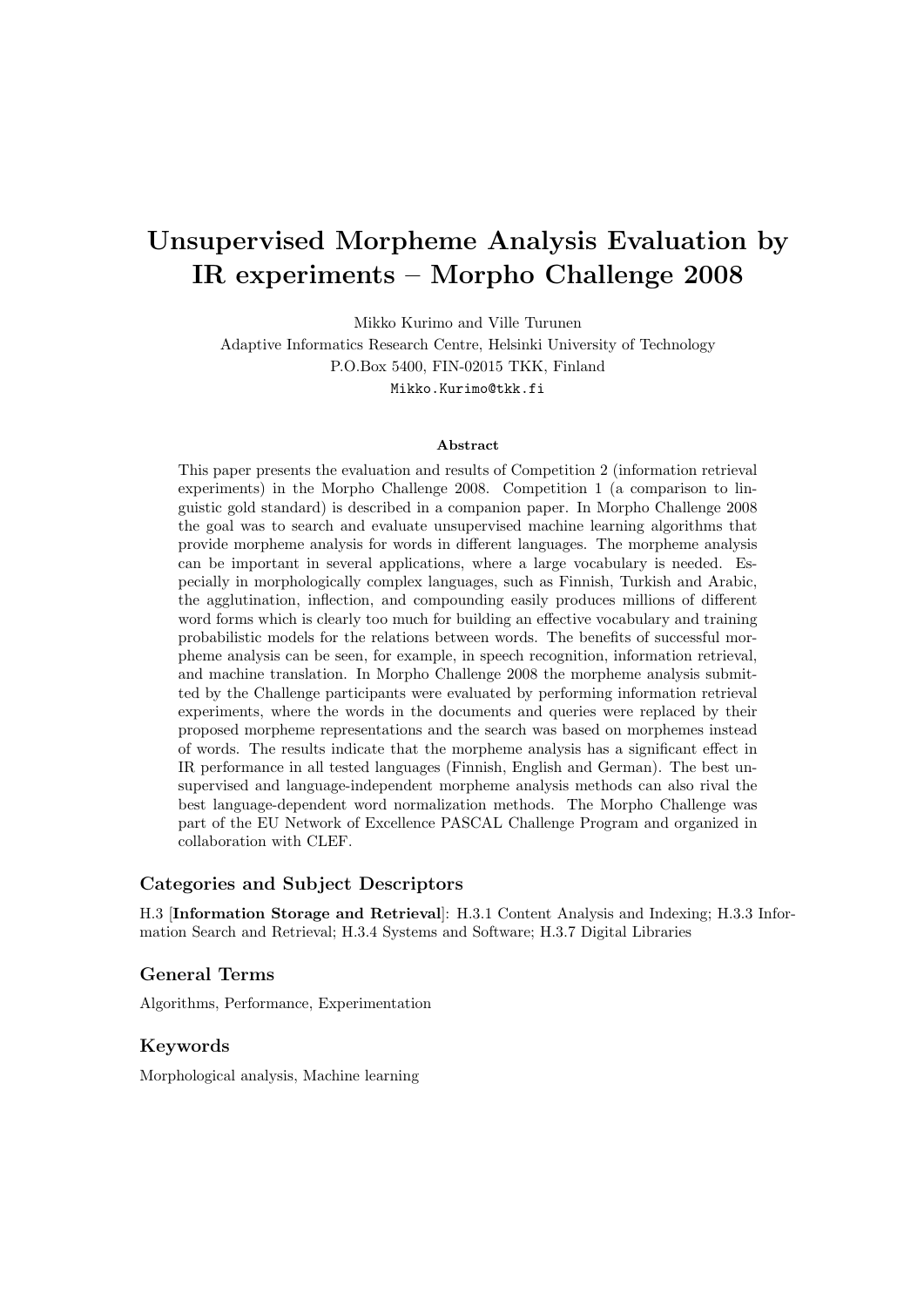### 1 Introduction

The goal of the Morpho Challenge 2008 was to search and evaluate unsupervised machine learning algorithms in the task of morpheme analysis for words in different languages. The evaluation consisted of two parts: first a linguistic and then an application oriented performance analysis. The linguistic evaluation described in the companion paper [8], Competition 1, compared the suggested morpheme analyses to a linguistic morpheme analysis gold standard. The other evaluation Competition 2, described in this paper, carried out information retrieval (IR) experiments from CLEF, where the all the words in the queries and text corpus were replaced by the morpheme analyses of those words.

The Competition 2 IR tasks and corpora were the same as in our previous Morpho Challenge 2007 [6]. Additionally, there was an option to evaluate the IR performance using the morpheme analysis of word forms in their full text context. In our first Morpho Challenge 2005 [7], there were two speech recognition tasks instead of IR, and morpheme segmentations were utilized to train language models.

The morpheme analysis can be important in several applications, where a large vocabulary is needed. Especially in morphologically complex languages, such as Finnish, Turkish and Arabic, the agglutination, inflection, and compounding easily produces millions of different word forms which is clearly too much for building an effective vocabulary and training probabilistic models for the relations between words. The benefits of successful morpheme analysis can be seen, for example, in speech recognition [1, 7], information retrieval [12, 6] and machine translation [9, 11].

The same IR tasks that were attempted using the Morpho Challenge participants' morpheme analyses, were also tested by a number of reference methods to see how useful the unsupervised morpheme analysis could be. These references included the unsupervised baseline algorithms Morfessor Categories-Map [3] and Morfessor Baseline [2, 4], the rule-based grammatical morpheme analysis based on the linguistic gold standards [5], a commercial word normalization tool (TWOL) and traditional stemming approaches for different languages based on the Porter stemming [10]. The same IR statistics were also provided for words as such without any processing.

# 2 Task and Data in Competition 2

In Competition 2, the Morpho Challenge organizers performed IR experiments based on the morpheme analyses submitted by the participants for the given word lists. Two word lists in each language were provided for analysis, the first for Competition 1 and then another which included the same words plus the word forms that occurred in the IR tasks. For the IR experiments both the words in the documents and in the test queries were then replaced by their proposed morpheme representations and the search was based on morphemes instead of words. Three tasks were provided for three different languages: Finnish, German and English, and the participants were encouraged to use the same algorithms for all of them.

The data sets for testing the IR performance were exactly the same as in the previous Morpho Challenge 2007. In each language there were newspaper articles, test queries and the binary relevance judgments regarding to the queries. Because the organizers performed the IR experiments based on the morpheme analyses submitted by the participants, it was not necessary for the participants to get these data sets. However, all the data was available for registered participants in the Cross-Language Evaluation Forum  $(CDEF)^1$ , so that it was possible to use the full text corpora for preparing the morpheme analyses. In Morpho Challenge 2008, an option was also given for an IR performance evaluations using the morpheme analysis of word forms submitted in their full text context.

The source documents were news articles collected from different news papers selected as follows:

<sup>1</sup>http://www.clef-campaign.org/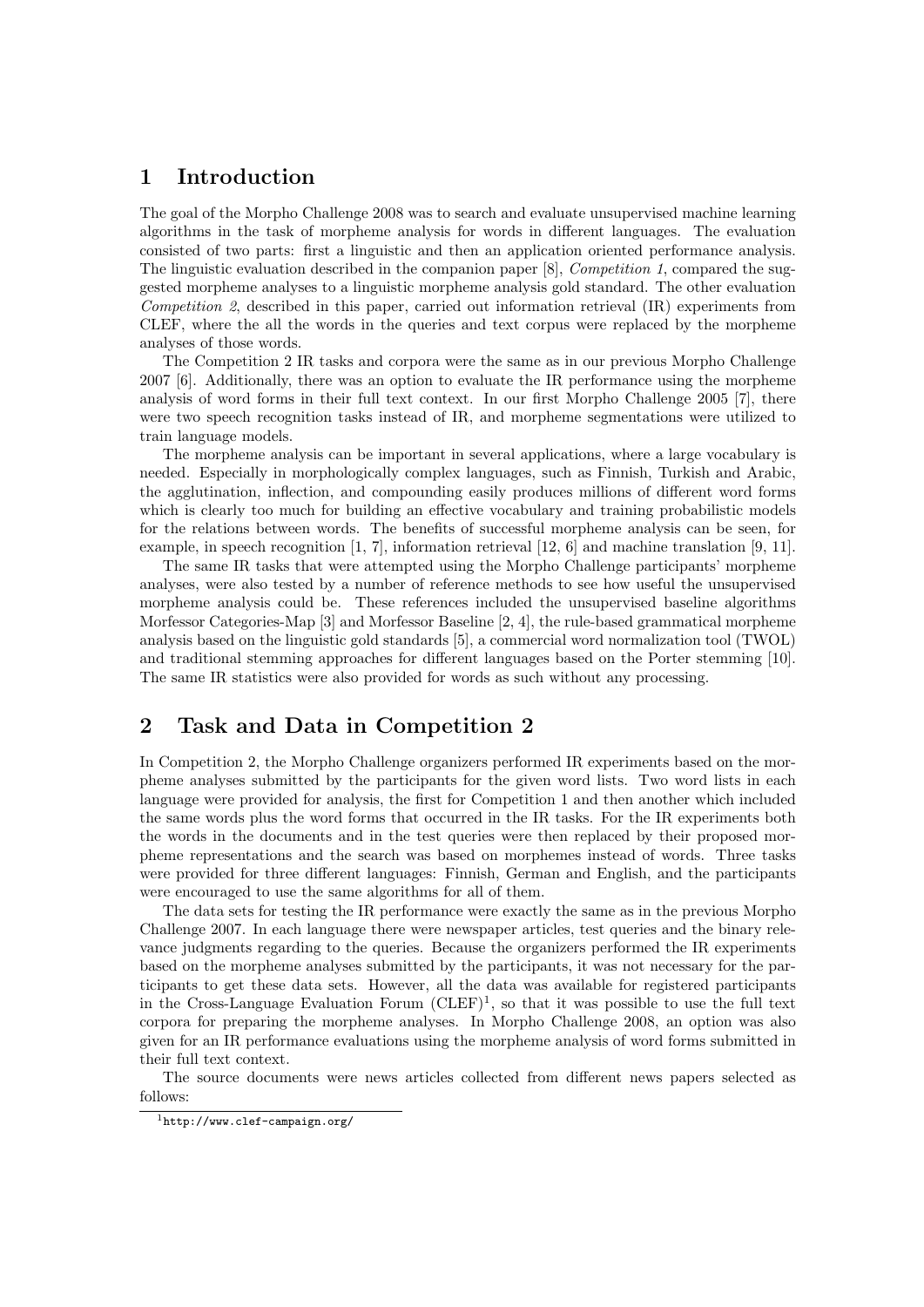- In Finnish: 55K documents from short articles in Aamulehti 1994-95, 50 test queries on specific news topics and 23K binary relevance assessments (CLEF 2004)
- In English: 170K documents from short articles in Los Angeles Times 1994 and Glasgow Herald 1995, 50 test queries on specific news topics and 20K binary relevance assessments (CLEF 2005).
- In German: 300K documents from short articles in Frankfurter Rundschau 1994, Der Spiegel 1994-95 and SDA German 1994-95, 60 test queries with 23K binary relevance assessments (CLEF 2003).

#### 3 Participants and their submissions

| Algorithm                   | Author                  | Affiliation             | Comp <sub>2</sub>      |
|-----------------------------|-------------------------|-------------------------|------------------------|
| "Can (no wordlists)"        | Burcu Can               | Univ. York, UK          | $\mathbf{n}\mathbf{o}$ |
| "Goodman (late submission)" | Sarah A. Goodman        | Univ. Maryland, USA     | $\mathbf{n}\mathbf{o}$ |
| "Kohonen"                   | Oskar Kohonen et al.    | Helsinki Univ. Tech, FI | only 1                 |
| "McNamee five"              | Paul McNamee            | JHU, USA                | yes                    |
| "McNamee four"              | Paul McNamee            | JHU, USA                | yes                    |
| "McNamee lcn5"              | Paul McNamee            | JHU, USA                | yes                    |
| "Monson Morfessor"          | Christian Monson et al. | CMU, USA                | yes                    |
| "Monson ParaMor"            | Christian Monson et al. | CMU, USA                | yes                    |
| "Monson ParaMor-Morfessor"  | Christian Monson et al. | CMU, USA                | yes                    |
| "Zeman 1"                   | Daniel Zeman            | Karlova Univ., CZ       | only 1                 |
| "Zeman 3"                   | Daniel Zeman            | Karlova Univ., CZ       | only 1                 |

Table 1: The submitted algorithms. "Comp 2" shows which were evaluated in Competition 2. "Only 1" means that only analyses of Competition 1 words were used in Competition 2.

Four research groups submitted totally nine different algorithms by the deadline at the end of June, 2008 and one group after that. The algorithms and their authors are listed in Table 1. For more detailed analysis of the submissions, see [8].

In the IR task (Competition 2), totally nine algorithms were evaluated in all three languages. For six of those, the morpheme analyses were available for all the words in the IR text corpus. For the remaining three only those words were analyzed that existed in the text corpus for Competition 1 [8] and the others were indexed without analysis. In the Morpho Challenge 2007 [6] experiments were made to compare the IR performance with and without the analysis of these "new" words. The results indicated that in the Finnish task the extra analyses were helpful for almost all participants, but in the German and English task they did not seem to affect the results.

Unlike the others, the algorithms by McNamee were no real attempts to find morphemes, but rather focused directly on extracting substrings from words that would be suitable for IR.

## 4 Reference methods

In addition to the participating algorithms, a number of different reference methods were evaluated for the same tasks. The purpose of these methods was to provide views on the difficulty and various characteristics of these tasks and on the usefulness of the unsupervised morpheme analysis in the IR tasks.

1. Morfessor Categories-Map: The same Morfessor Categories-Map (or here just "catmap", for short) as described in Competition 1 [8] was used for the unsupervised morpheme analysis.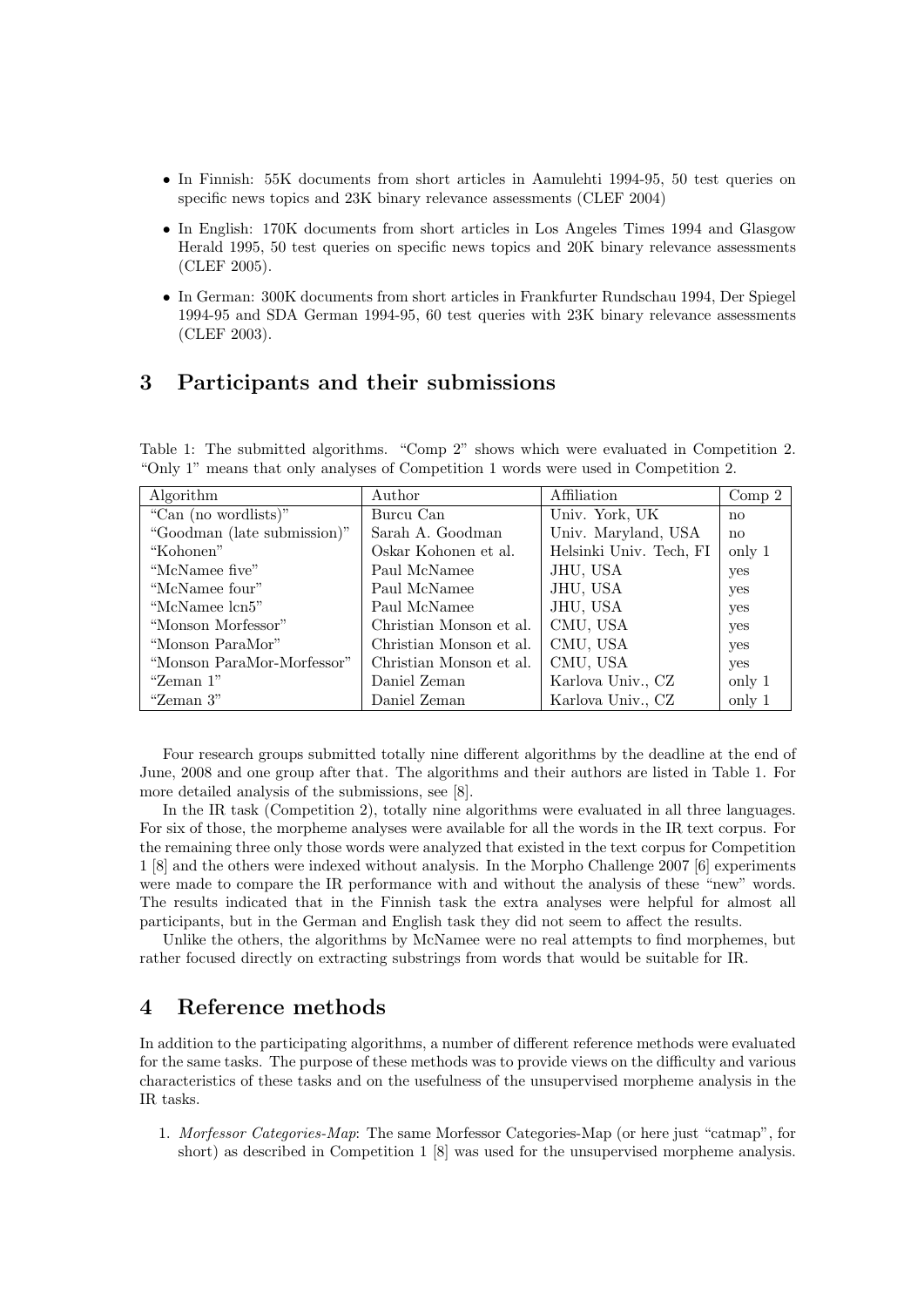The stem vs. suffix tags were kept, but did not receive any special treatment in the indexing as we wanted to keep the IR evaluation as unsupervised as possible.

- 2. Morfessor Baseline: All the words were simply split into smaller pieces without any morpheme analysis. This means that the obtained subword units were directly used as index terms. This was performed using the Morfessor Baseline algorithm as in Morpho Challenge 2005 [7]. We expected that this would not be optimal for IR, but because the unsupervised morpheme analysis is such a difficult task, this simple method would probably do quite well.
- 3. dummy: No words were split nor any morpheme analysis provided except hyphens were replaced by spaces so that hyphenated words were indexed as separate words (changed from last year). This means that words were directly used as index terms as such without any stemming or tags. We expected that although the morpheme analysis should provide helpful information for IR, all the submissions would not probably be able to beat this brute force baseline. However, if some morpheme analysis method would consistently beat this baseline in all languages and task, it would mean that the method would probably be useful in a language and task independent way.
- 4. grammatical: The words were analyzed using the same gold standard analyses in each language that were utilized as the "ground truth" in the Competition 1 [8]. Besides the stems and suffixes, the gold standard analyses typically consist of all kinds of grammatical tags which we decided to simply include as index terms, as well. For many words the gold standard analyses included several alternative interpretations that were all included in the indexing. However, we decided to also try the method adopted in the morpheme segmentation for Morpho Challenge 2005 [7] that only the first interpretation of each word is applied. This was here called "grammatical first" whereas the default was called "grammatical all". Words that were not in the gold standard segmentation were indexed as such. Because our gold standards are quite small, 60k (English) - 600k (Finnish), compared to the amount of words that the unsupervised methods can analyze, we did not expect "grammatical" to perform particularly well, even though it would probably capture some useful indexing features to beat the "dummy", at least.
- 5. snowball: No real morpheme analysis was performed, but the words were stemmed by stemming algorithms provided by Snowball libstemmer library. Porter stemming algorithm was used for English. Finnish and German stemmers were used for the other languages. Hyphenated words were first split to parts that were then stemmed separately. Stemming is expected to perform very well for English but not necessarily for the other languages because it is harder to find good stems.
- 6. TWOL: Two-level morphological analyzer TWOL from Lingsoft<sup>2</sup> Inc. was used to find the normalized forms of the words. These forms were then used as index terms. Some words may have several alternative normalized forms and two cases were studied similarly to the grammatical case. Either all alternatives were used ("all") or only the first one ("first"). Compound words were split to parts. Words not recognized by the analyzer were indexed as such. German analyzer was not available for the organizers.
- 7. best 2007: This is the algorithm in each task that provided the highest average precision in Morpho Challenge 2007. The IR tasks in 2007 were identical to 2008, but because some numbers in the joint word frequency statistics provided for the participants differed slightly, the 2007 results may not be exactly comparable.

 $^{2}$ http://www.lingsoft.fi/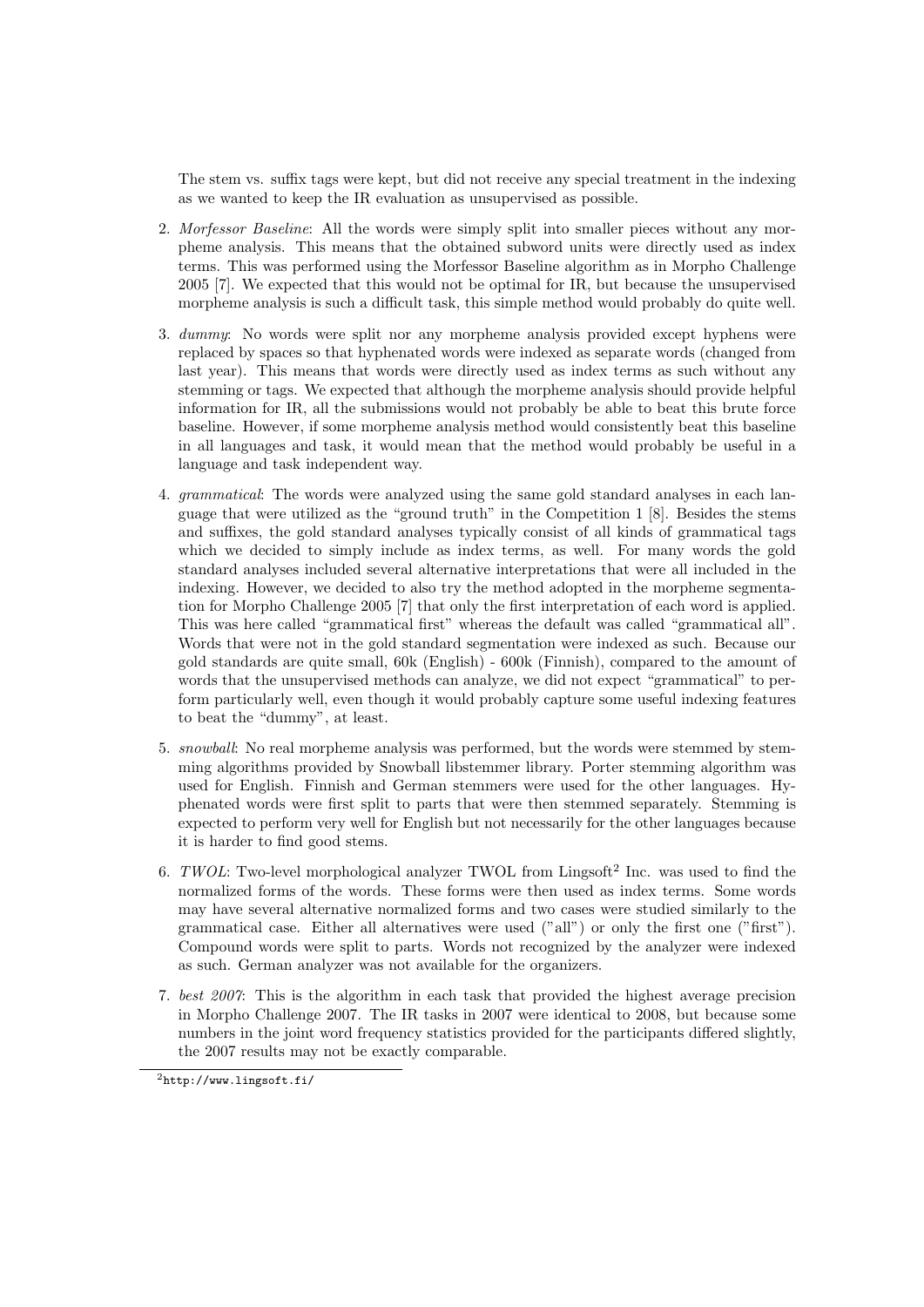## 5 Evaluation

The submitted morpheme analyses were evaluated by IR experiments in three different tasks: one in Finnish, one in German and one in English. It would have been interesting to evaluate also the performance in Turkish and Arabic, but unfortunately no IR tasks in these languages were available to the organizers. In the IR corpora the words were replaced by the provided morpheme analyses both in the text and the queries, and then the search was performed based on morphemes instead of full words. Any word without morpheme analysis was left un-replaced and indexed as it were just a single morpheme on its own.

Those participants who only provided morpheme analyses for words that exist in the text corpus for Competition 1 [8] had a slight disadvantage, because then the "new" words in the IR task were indexed and searched without splitting. However, the experiments in the Morpho Challenge 2007 [6] revealed that the extra analyses were helpful only in the Finnish task. In the German and English task they did not seem to affect the results.

In Morpho Challenge 2008 we provided the participants an option to use the full text corpora in order to get information and train models using the context in which the different words occur and, for the first time, also to submit morpheme analysis for words in their actual context. However, none of the participants dared to go for this even more challenging option.

In practice, the IR evaluation was performed using the latest version of the freely available LEMUR toolkit<sup>3</sup>. Okapi (BM25) term weighting was used for all index terms excluding an automatic stoplist. The automatic stoplist was separately determined for each morpheme analysis run by extracting the morphemes that have a collection frequency higher than 75000 (Finnish) or 150000 (German and English). The stoplist was used with the Okapi weighting, because in the previous Morpho Challenge [6] it was observed that the performance of indexes that have many very common terms was poor. The evaluation criterion was Uninterpolated Average Precision.

#### 6 Results

Table 2 presents the IR evaluation results. The algorithms had been improved from the previous competition, and in all tasks there was a new winner. The highest average precision in the Finnish task was, slightly surprisingly, achieved by the character 4-gram approach "McNamee four" that was equal in performance to last year's winner, but clearly beat the other 2008 competitors.

In the English and German tasks the winner was "Monson Paramor+Morfessor" that also won the Competition 1 in all languages. The marginal to the best 2007 results was very tight, but clear to the other 2008 competitors. In both English and German tasks the "McNamee four" was second after Monson's algorithms.

The "Monson Paramor+Morfessor" which was built by combining the publicly available Morfessor algorithm and the "Monson Paramor" managed to improve both of them, except in the Finnish task, where it was very close to "Monson Morfessor". It is interesting to note that while being far behind Morfessor in both Finnish and German, the "Monson Paramor" does a very good job in English being close to the combined version "Monson Paramor+Morfessor".

The new rule-based reference method "TWOL" that was evaluated this year in the Finnish and English task, was unbeatable in Finnish and only narrowly beaten in English by the best unsupervised algorithm and the traditional "Snowball Porter" stemmer. In Finnish and German the "Snowball" stemmers did not perform very well and had clearly lower average precision than the best unsupervised algorithms and "TWOL". The performance of the "grammatical" references based on the linguistic gold standards were not very high, which is not surprising given that the gold standards are relatively small.

The algorithms by Kohonen and Zeman that did not have morpheme analyses for all the words in the IR corpora were left behind Monson and McNamee. This may partly be due to those words that were not split in the morphemes, but as the importance of the analysis of those relatively rare words has not generally been very large in the previous tests, the performance gap may also be due to the morpheme analyses the algorithms provide.

<sup>3</sup>http://www.lemurproject.org/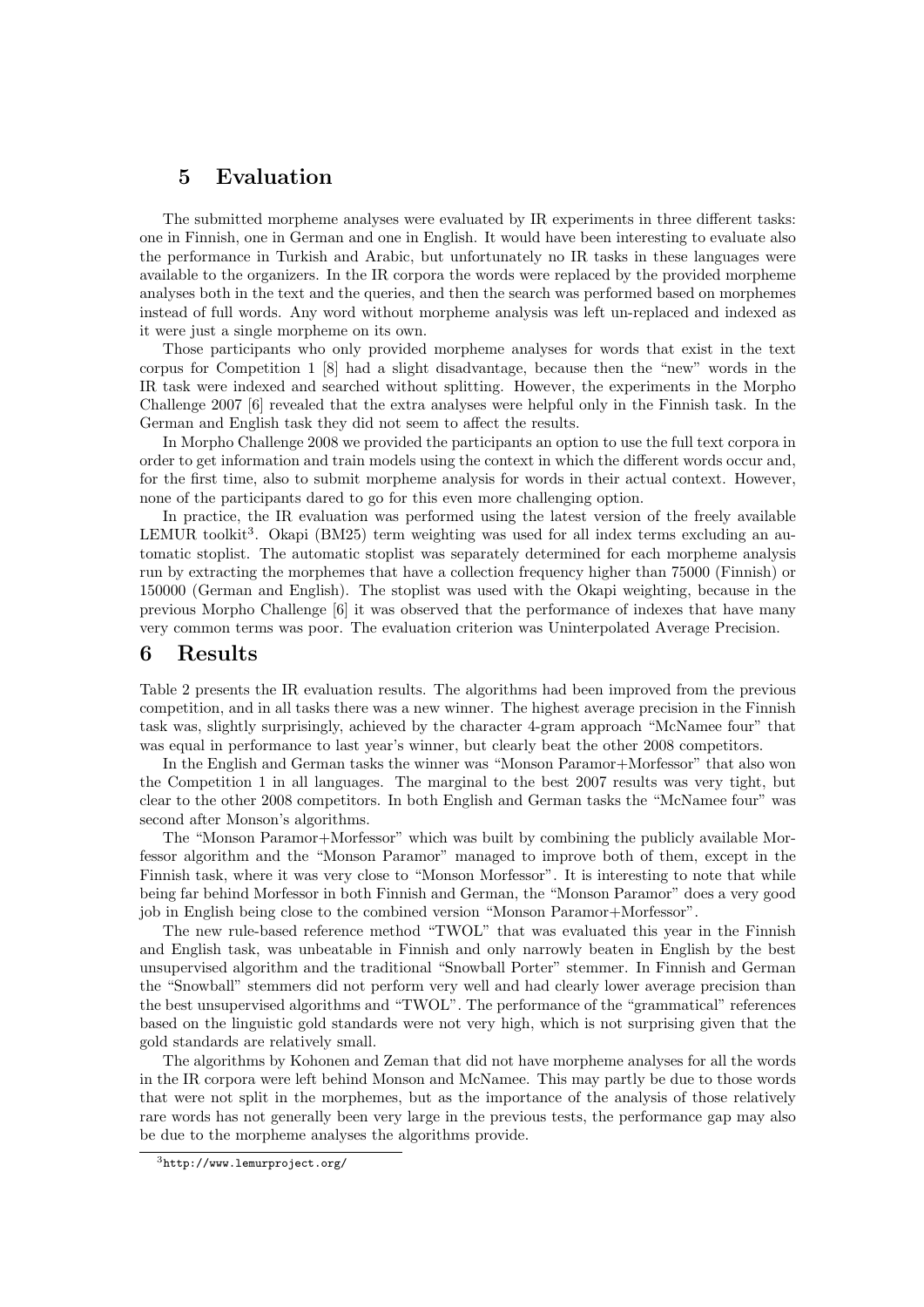Table 2: The obtained average precision (AP%) in the three different IR tasks. The Competition 2 participants are shown in bold and the various reference methods in normal font. (a) the IR tasks are the same as in Morpho Challenge 2007, but because some values in the word frequency statistics provided for the participants differed slightly, the 2007 results may not be exactly comparable. (b) some participants provided morpheme analyses only for words that existed also in the text corpus for Competition 1 [8].

| Finnish IR task          | $AP\%$              | English IR task          | $AP\%$              |
|--------------------------|---------------------|--------------------------|---------------------|
| TWOL first               | 0.4976              | snowball porter          | 0.4081              |
| McNamee four             | 0.4918              | Monson Paramor+Morfessor | 0.3989              |
| best 2007 Bernhard 2     | 0.4915a             | TWOL first               | 0.3957              |
| TWOL all                 | 0.4845              | best 2007 Bernhard 2     | 0.3943a             |
| Monson Morfessor         | 0.4679              | <b>Monson Paramor</b>    | 0.3928              |
| Monson Paramor+Morfessor | 0.4673              | TWOL all                 | 0.3922              |
| McNamee five             | 0.4515              | Morfessor baseline       | 0.3861              |
| Morfessor catmap         | 0.4441              | grammatical first        | 0.3734              |
| Morfessor baseline       | 0.4425              | Morfessor catmap         | 0.3713              |
| grammatical first        | 0.4312              | Monson Morfessor         | 0.3637              |
| snowball finnish         | 0.4275              | McNamee five             | 0.3630              |
| grammatical all          | 0.4090              | McNamee four             | 0.3566              |
| <b>Monson Paramor</b>    | 0.3965              | McNamee lcn5             | 0.3563              |
| McNamee lcn5             | 0.3688              | grammatical all          | 0.3542              |
| Kohonen                  | 0.3548 <sub>b</sub> | Kohonen                  | 0.3342b             |
| dummy                    | 0.3519              | dummy                    | 0.3293              |
| Zeman 3                  | 0.3282 <sub>b</sub> | Zeman 3                  | 0.3125 <sub>b</sub> |
| Zeman 1                  | 0.2627 <sub>b</sub> | Zeman 1                  | 0.2631 <sub>b</sub> |

| German IR task                  | $AP\%$              |
|---------------------------------|---------------------|
| <b>Monson Paramor+Morfessor</b> | 0.4734              |
| best 2007 Bernhard 1            | 0.4729a             |
| Monson Morfessor                | 0.4671              |
| Morfessor baseline              | 0.4656              |
| Morfessor catmap                | 0.4642              |
| McNamee four                    | 0.4388              |
| McNamee five                    | 0.4331              |
| snowball german                 | 0.3865              |
| Kohonen                         | 0.3671 <sub>b</sub> |
| Monson Paramor                  | 0.3631              |
| dummy                           | 0.3509              |
| grammatical first               | 0.3353              |
| McNamee lcn5                    | 0.3276              |
| Zeman 3                         | 0.3206 <sub>b</sub> |
| grammatical all                 | 0.3014              |
| Zeman 1                         | 0.2343b             |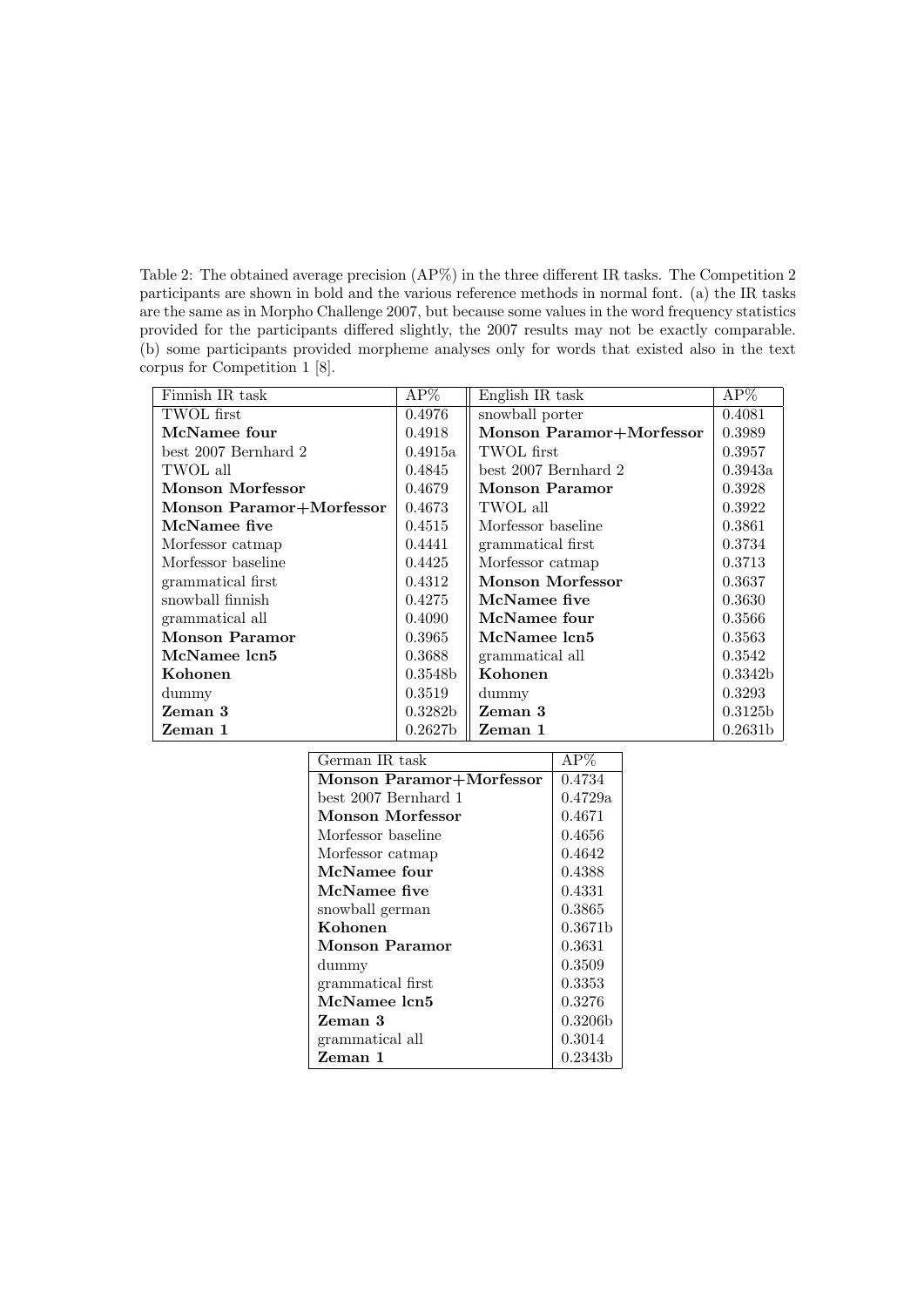## 7 Discussions and Conclusions

The Morpho Challenge 2008 was a successful follow-up to our previous Morpho Challenge 2005 and 2007. Since the main tasks were unchanged the participants of the previous challenges were able to compare improvements of their algorithms and the new participants and those who missed the previous deadlines were able to try more established benchmark tasks. The new task which allowed full text context to be used in the unsupervised morpheme analysis was not yet attempted by anyone. However, as it seems like a natural way to improve the models, it may be included in the next Morpho Challenge as well, giving participants more time to develop the new kinds of models and learning algorithms needed.

As future work there remains the need to develop better methods to combine the different existing algorithms and to cluster the different surface forms produced by the morphemes. This might also somewhat improve the relatively low recall that several algorithms suffered in the Competition 1 [8]. New IR tasks should also be included and languages like Arabic which pose new kinds of morphological problems. To better serve the goal of producing a general purpose morpheme-based vocabulary that would be useful for several applications where large vocabulary is needed, we should also target new evaluation applications, e.g. in machine translation, text understanding and speech recognition.

# Acknowledgments

We thank all the participants for their submissions and enthusiasm. We owe great thanks as well to the PASCAL Challenge Program and CLEF who helped us organize this challenge and the challenge workshop. Our work was supported by the Academy of Finland in the projects Adaptive Informatics and New adaptive and learning methods in speech recognition. This work was supported in part by the IST Programme of the European Community, under the PASCAL Network of Excellence, IST-2002-506778. This publication only reflects the authors' views. We acknowledge that access rights to data and other materials are restricted due to other commitments.

## References

- [1] Jeff A. Bilmes and Katrin Kirchhoff. Factored language models and generalized parallel backoff. In Proceedings of the Human Language Technology, Conference of the North American Chapter of the Association for Computational Linguistics (HLT-NAACL), pages 4–6, Edmonton, Canada, 2003.
- [2] Mathias Creutz and Krista Lagus. Unsupervised discovery of morphemes. In Proceedings of the Workshop on Morphological and Phonological Learning of ACL-02, pages 21–30, 2002.
- [3] Mathias Creutz and Krista Lagus. Inducing the morphological lexicon of a natural language from unannotated text. In Proceedings of the International and Interdisciplinary Conference on Adaptive Knowledge Representation and Reasoning (AKRR'05), pages 106–113, Espoo, Finland, 2005.
- [4] Mathias Creutz and Krista Lagus. Unsupervised morpheme segmentation and morphology induction from text corpora using Morfessor. Technical Report A81, Publications in Computer and Information Science, Helsinki University of Technology, 2005. URL: http://www.cis.hut.fi/projects/morpho/.
- [5] Mathias Creutz and Krister Linden. Morpheme segmentation gold standards for finnish and english. Technical Report A77, Publications in Computer and Information Science, Helsinki University of Technology, 2004. URL: http://www.cis.hut.fi/projects/morpho/.